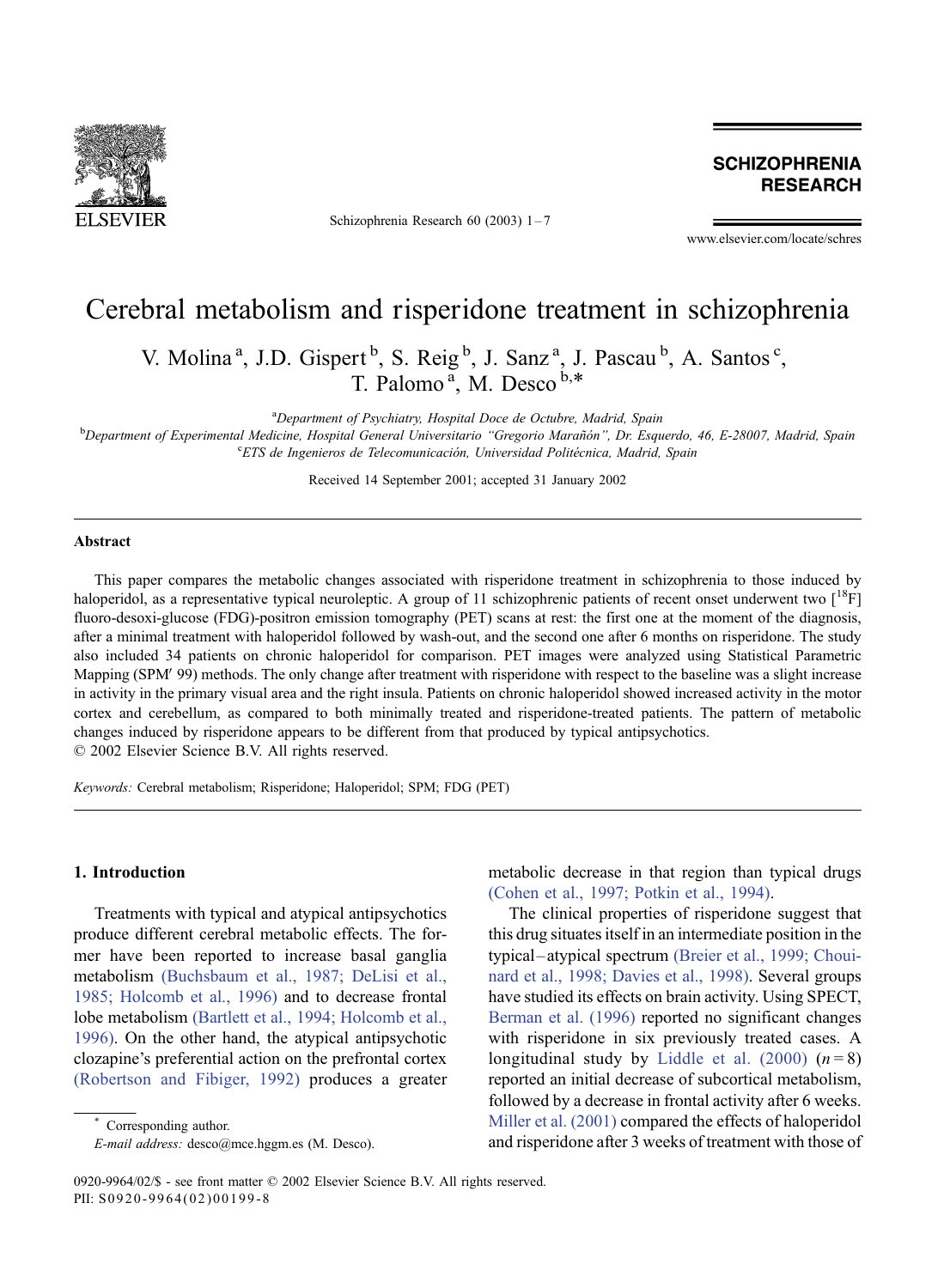|                     | Recent-onset patients |                              | Chronic haloperidol- |  |
|---------------------|-----------------------|------------------------------|----------------------|--|
|                     | Before risperidone    | After risperidone            | treated patients     |  |
| Duration (year)     | 1.90(2.07)            |                              | 7.40(8.50)           |  |
| Age at onset (year) | 23.46 (4.65)          |                              | 24.03 (6.39)         |  |
| Age (year)          | 25.43 (6.48)          |                              | 31.31 (10.22)        |  |
| Height (cm)         | 169.86 (8.44)         |                              | 169.59 (8.80)        |  |
| Weight (kg)         | 72.52 (12.01)         | 74.19 (11.08)                | 79.77 (14.81)        |  |
| Education (year)    | 11.23(4.16)           |                              | 8.91 (3.37)          |  |
| Positive subscale   | 21.73 (5.47)          | $12.73(6.01)$ **             | 23.07 (5.68)         |  |
| Negative subscale   | 23.00 (10.24)         | 21.89 (9.64)                 | 26.53(6.71)          |  |
| General subscale    | 41.63(10.33)          | 33.05 $(13.46)$ <sup>*</sup> | 49.87 (10.71)        |  |

Demographic and clinical values in the chronic and recent-onset groups, expressed as mean  $(S, D)$ 

Clinical scores correspond to the PANSS; asterisks refer to the significance of changes between pre- and post-risperidone conditions.

 $*$   $p < 0.05$ .

\*\*  $p < 0.01$ .

a medication-free state. They found a greater increase in subcortical perfusion and decrease in prefrontal perfusion with haloperidol as opposed to risperidone, as well as a lower metabolic activity in the cerebellum with risperidone. However, this study did not offer direct comparisons between basal and risperidone scans, an important difference with respect to other studies and the paper presented here. No data are available on the effects of risperidone after longer treatment periods.

The aim of this work is to describe the long-term metabolic effects of risperidone, as compared to those of haloperidol, using longitudinal within-subject paired comparisons.

### 2. Patients and methods

The study includes 45 paranoid schizophrenic (DSM-IV) patients, 11 recent-onset (8 males) and 34 chronic (24 males). Diagnosis was confirmed with the SCID (patient version), clinical interviews, and information from families and clinical staff. The PANSS was used for clinical assessment. All the subjects in both groups were outpatients, hospitalized during a psychotic break. After complete description of the study, written informed consent was obtained from each patient as well as from a first-degree relative. The research and ethical boards of the participating institutions endorsed the study.

Since the recent-onset patients were in an acute psychotic state, they received a minimum dose of haloperidol (5 mg/day) for 2 days before the PET study, except for the 12 h prior to the scan. They had never previously received any other antipsychotic treatment. The PET studies were repeated after 6 months on risperidone (6 mg/day, plus biperiden or propanonol when indicated).

All the patients in the comparison group had undergone long-term administration of classical antipsychotics. A final period on haloperidol of 4 weeks

|--|--|

Areas that showed significant differences of activity in different comparisons

| Region                                                           | x, y, z                                              |      |                  | $z_{\text{max}}$ $N_{\text{vox}}$ Level of<br>evidence |
|------------------------------------------------------------------|------------------------------------------------------|------|------------------|--------------------------------------------------------|
| <i>BR (N = 11)</i> < <i>AR (N = 11)</i> (Fig. 1)                 |                                                      |      |                  |                                                        |
| Primary visual $(M)$ - 8, -60, 12                                |                                                      | 3.49 |                  | 46 (L3)                                                |
| Insula $(R)$                                                     | $-42, -8, 0$                                         | 3.48 |                  | 83 (L3)                                                |
| <i>HC</i> ( <i>N</i> = 34) > <i>BR</i> ( <i>N</i> = 11) (Fig. 2) |                                                      |      |                  |                                                        |
|                                                                  | Motor (L and R) $-12$ , $-28$ , $-58$ 4.95 8439 (L1) |      |                  |                                                        |
| <i>HC (N = 34)&gt;AR (N = 11)</i> (Fig. 3)                       |                                                      |      |                  |                                                        |
| Motor (R) $-16, -28, 50$                                         |                                                      |      | 4.15 $1213$ (L2) |                                                        |
| Motor $(L)$                                                      | 16, 44, 60                                           |      | 3.41 216 $(L3)$  |                                                        |

 $BR = before$  risperidone,  $AR = after$  risperidone,  $HC = chronic$ haloperidol.

Figures showing the corresponding SPM maps are indicated in brackets. For each area, the table shows the SPM coordinates of the maximum, its z-value, the number of voxels, and the level of evidence. Levels of evidence are (L1) peak-height corrected p-value lower than  $p < 0.05$ ; (L2) extent-corrected p-value lower than  $p < 0.05$ ; (L3) uncorrected p-value below  $p < 0.001$  in an area that has previously been reported as relevant in schizophrenia (see Patients and methods for details).

<span id="page-1-0"></span>Table 1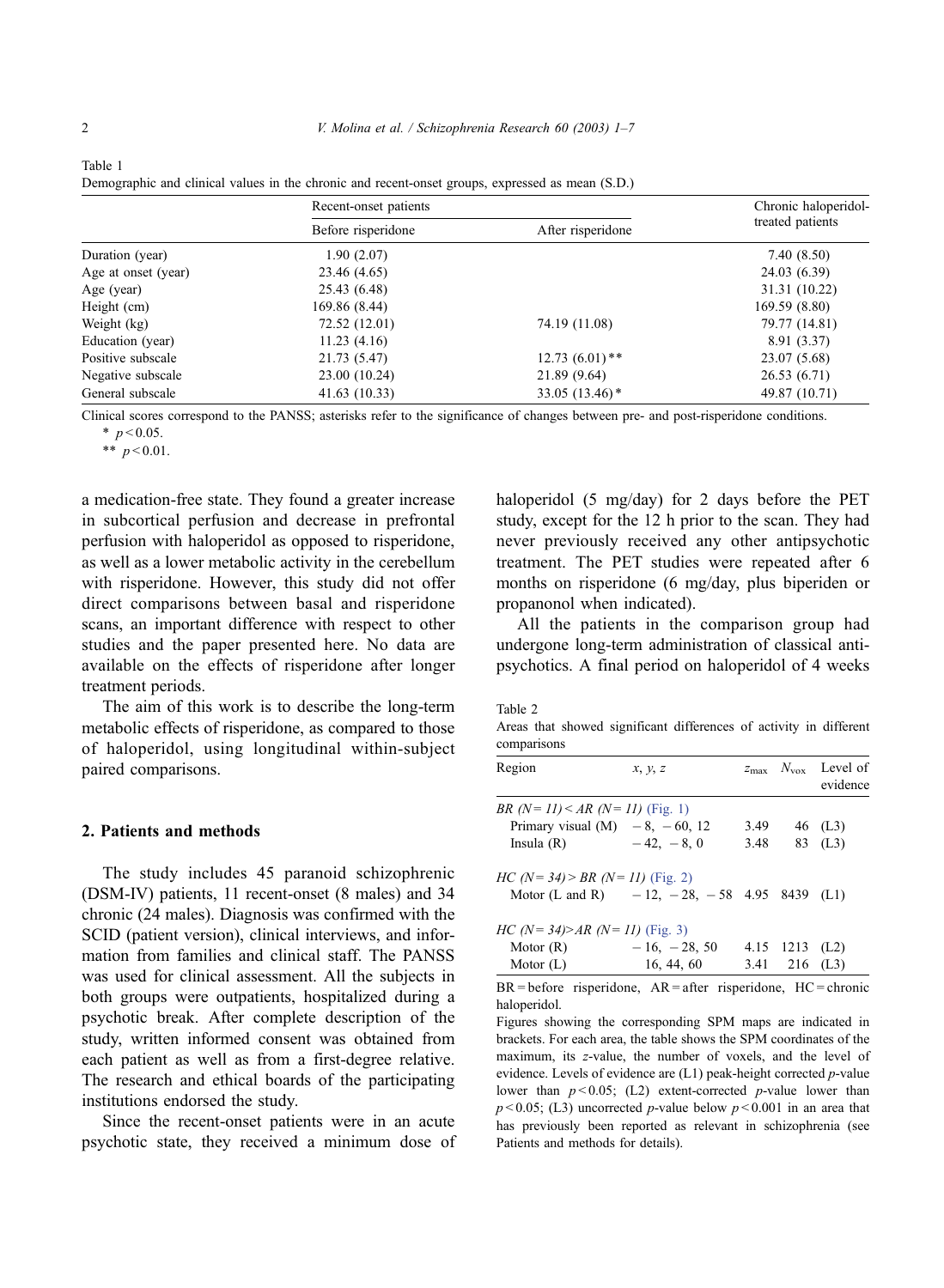<span id="page-2-0"></span>or more  $(10-15 \text{ mg/day})$  preceded the scan in these cases.

Exclusion criteria were: any other axis I condition or neurological illness, history of cranial trauma with loss of consciousness, substance abuse (excluding nicotine or caffeine) in the 5 years prior to the study (confirmed by urinalysis), and any current treatment with known CNS action. No patient had received mood-stabilizers, antidepressants, or depot neuroleptics during the preceding 3 months. All patients and controls underwent a cautionary MRI scan to exclude any clinically relevant abnormality as judged by an expert radiologist blind to the diagnosis.

Demographic and clinical data can be found in [Table 1.](#page-1-0)

# 2.1. PET procedure

PET studies were obtained with a Posicam EZL PET scanner 20 min after the injection of 370 MBq of <sup>18</sup>FDG. Matrix size was  $256 \times 256 \times 61$ , and 2.6mm-thick slices were used. Subjects were instructed to lie in a supine position in a dark, silent room with eyes open and ears unplugged for 10 min before FDG administration and for an additional 20 min before image acquisition. They received no other special instructions, except to try to remain as relaxed as possible. PET study was performed after a fasting period of over 6 h. Coffee or psychoactive beverages were forbidden.

# 2.2. Image analysis

PET images were analyzed with the SPM99 software package [\(Frackowiak et al., 1997\)](#page-6-0) using proportional scaling,  $12 \times 12 \times 12$  mm FWHM smoothing. The grey-level threshold was set at 0.8, i.e. only voxels with an intensity level above 0.8 of the mean level for that scan were included in the statistical analysis. Studies were transformed into a Talairach stereotactic space [\(Talairach and Tournoux, 1988\)](#page-6-0) matching each scan (in a least squares sense) to a reference template image.

Differences between groups were assessed by onetailed *t*-tests, without including covariate effects such as age or sex, previously determined as nonsignifi-



Fig. 1. Regions with lower activity in the before-risperidone condition (BR) as compared to after-risperidone condition (AR). Images are in radiological convention: left of the image is right of the patient. Regions are superimposed to the SPM MR template.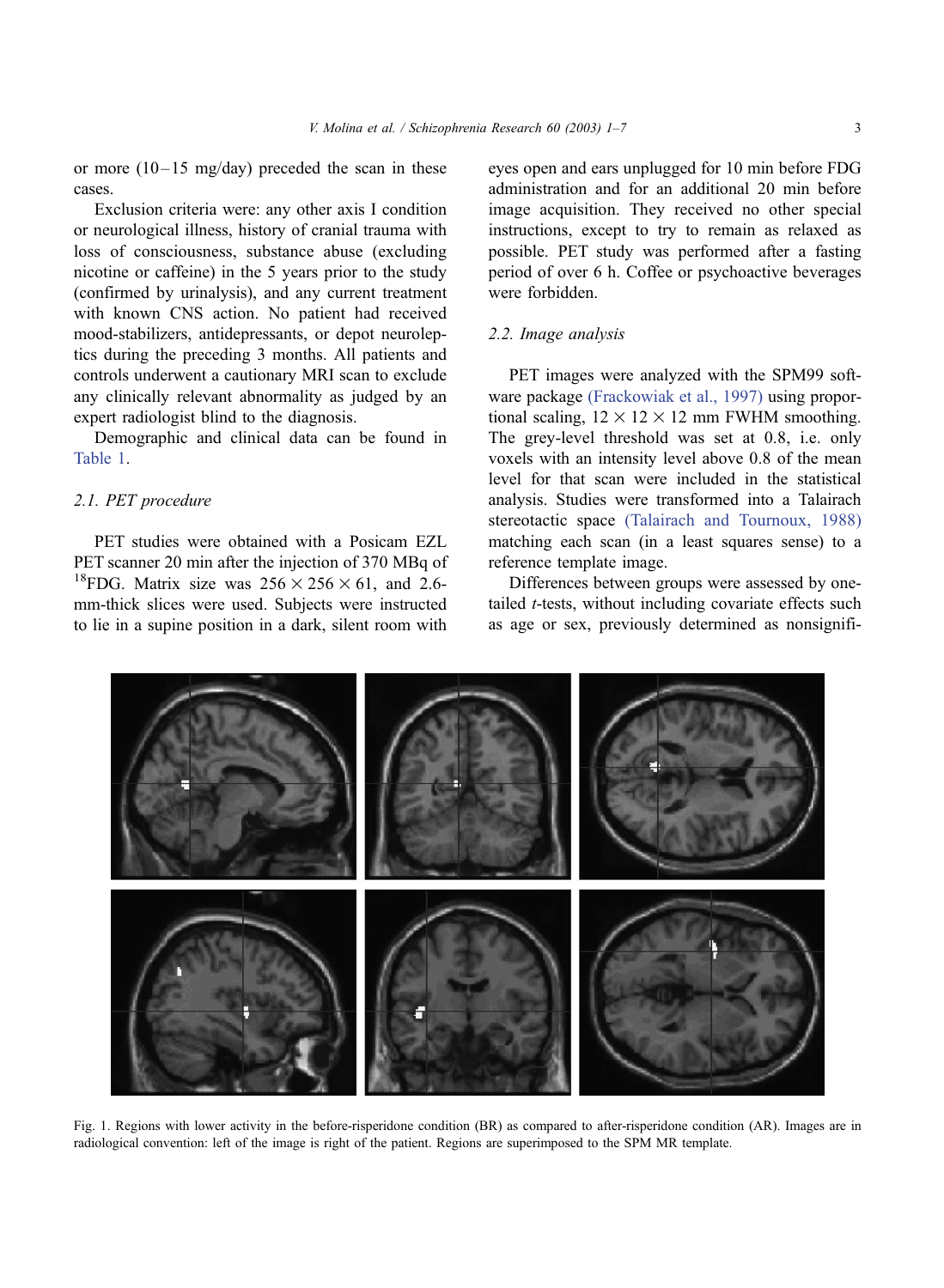<span id="page-3-0"></span>

Fig. 2. Regions with higher activity in the chronic-haloperidol condition (HC) as compared to before-risperidone condition (BR). Images are in radiological convention: left of the image is right of the patient. Regions are superimposed to the SPM MR template.

cant. Comparisons before and after risperidone were performed by means of paired  $t$ -tests. A z-score and  $p$ value were assigned to the differences.

p-Values must be corrected so as to overcome the problem of multiple comparisons. SPM provides two correction criteria: (1) peak-height corrected  $p$ -value and (2) extent-corrected p-value [\(Poline et al., 1997\).](#page-6-0)

Setting the proper thresholds to consider an observed p-value as significant is critical in this type of study [\(Andreasen, 1996\).](#page-5-0) For this reason, a validation procedure was carried out to determine the adequate significance threshold for our data. Assuming that no significant differences should be expected within the control group, we used a bootstrap (random sampling) technique to extract 200 random subgroups on which we performed the same tests as on the patient groups [\(Efron and Tibshirani, 1986\).](#page-6-0) This procedure provided an empirical validation of the significance threshold used for our data (uncorrected  $p < 0.001$ ).

Finally, the significance of the changes in activation was assessed and labeled according to three

different decreasing levels of evidence: (L1) peakheight corrected *p*-value below 0.05,  $(L2)$  extentcorrected p-value below 0.05, and (L3) uncorrected p-value below 0.001, and the area has already been previously reported as relevant in schizophrenia or is known to be functionally linked to another significant area in our statistical map. Areas with an uncorrected p-value below 0.001 that did not match any of the above criteria were considered false positives and not reported in the results.

# 3. Results

Patients treated with risperidone presented a positive clinical response, with a decrease in positive and general subscale scores on the PANSS [\(Table 1\).](#page-1-0) The only significant change in PET scans before and after risperidone treatments was a slight increase in activity in the primary visual area and the right insula ([Table 2,](#page-1-0) [Fig. 1\)](#page-2-0). Activity in the motor area was significantly



Fig. 3. Regions with higher activity in the chronic-haloperidol condition (HC) as compared to after-risperidone condition (AR). Images are in radiological convention: left of the image is right of the patient. Regions are superimposed to the SPM MR template.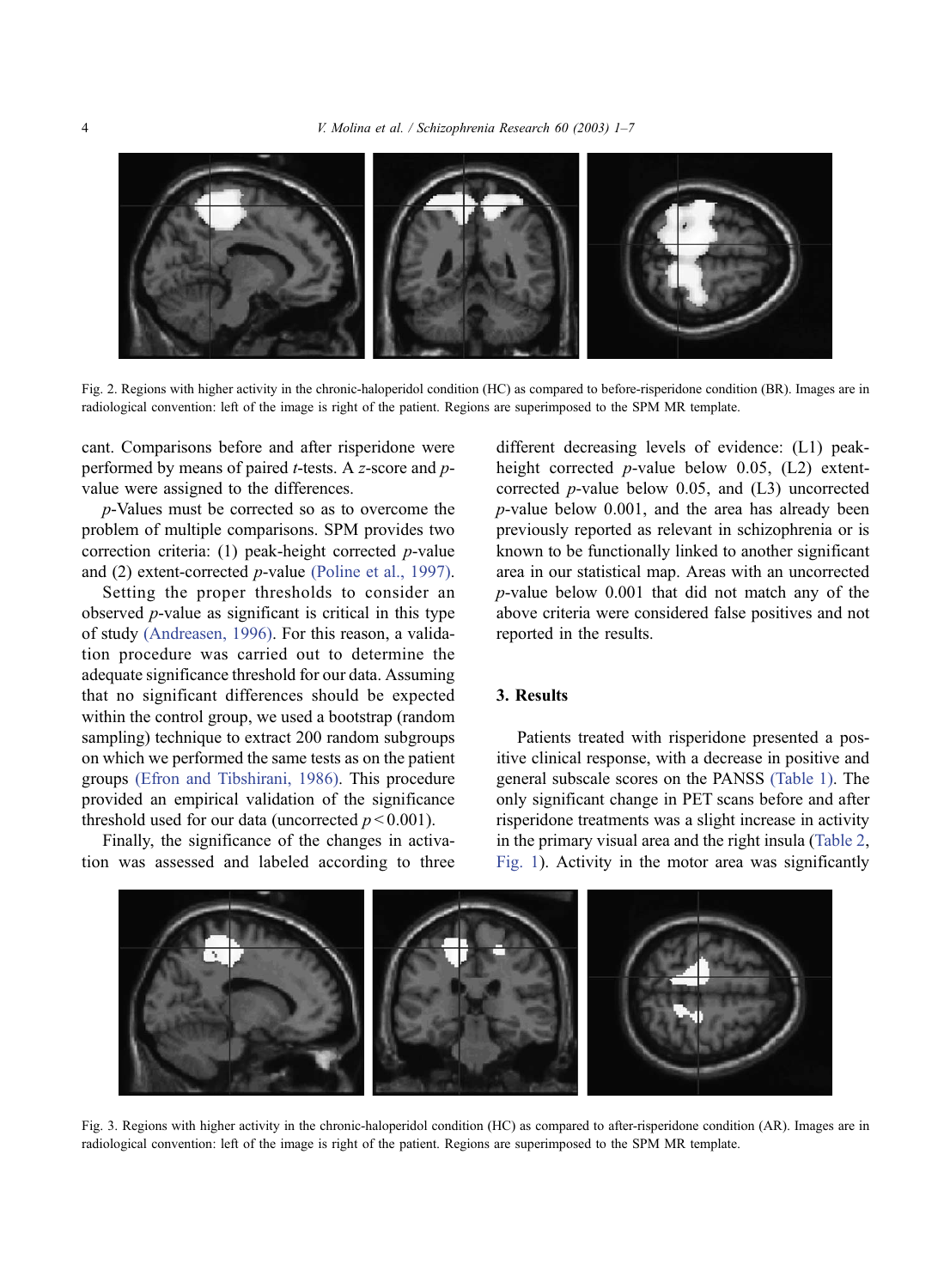greater in patients receiving chronic treatment with haloperidol than in both minimally treated patients and those taking risperidone ([Table 2,](#page-1-0) [Figs. 2 and 3\)](#page-3-0).

# 4. Discussion

According to our results, the pattern of metabolic changes attributable to long-term risperidone is different from that ascribed to chronic haloperidol treatment.

Long-term haloperidol-treated patients showed a higher motor area metabolism than in those who had been on risperidone treatment for 6 months. Antipsychotics-related parkinsonism has been linked to increased motor area perfusion in chronically treated patients [\(Molina Rodriguez et al., 1997\),](#page-6-0) supporting the increase in motor area activity observed in this study in patients on long-term haloperidol treatment as a correlate of motor side effects. This agrees with the lower striatal activation detected with risperidone than with haloperidol [\(Miller et al., 2001\),](#page-6-0) given the role of basal ganglia in neuroleptic-induced parkinsonism [\(Tauscher et al., 1999\).](#page-6-0) These different effects of risperidone in motor areas are consistent with a lower rate of motor side effects associated with this drug as compared to classical neuroleptics [\(Chouinard](#page-5-0) et al., 1998). Thus, the lack of hyperactivation of the motor area with risperidone administration suggests that patients respond differently to this drug than they do to typical neuroleptics, insofar as collateral motor effects are concerned. The absence of differences in the motor area in the study of [Miller et al. \(2001\)](#page-6-0) may have to do with the relatively short treatment period (3 weeks) used in their study, given that some patients in that study had been receiving typical antipsychotics prior to risperidone. Changes in cortical activity induced by the chronic administration of typical neuroleptics may last for months, as suggested by the higher cortical perfusion in drug-free (wash-out longer than 4 weeks) than in drug-naïve patients [\(Vita](#page-6-0) et al., 1995) and the persistence of the effects of haloperidol on adenyl cyclase for months [\(Clow et](#page-5-0) al., 1980). These metabolic effects may continue to influence the second scan.

[Miller et al. \(2001\)](#page-6-0) described a decrease in cerebellar activity with risperidone when compared to haloperidol. This finding was not replicated in our study. However, it is conceivable that the effect might not be due to the risperidone administration itself, but is the consequence of haloperidol withdrawal in the cases treated with this drug prior to risperidone. [Bartlett et al.](#page-5-0) (1994) reported that haloperidol produces an increase in activity in the cerebellum, a structure closely related to motor function [\(Fox and Williams, 1970\).](#page-6-0)

Our study also did not replicate the changes reported by [Liddle et al. \(2000\)](#page-6-0) in untreated patients. They described an immediate reduction of ventral striatum and thalamic perfusion, followed by a reduction in prefrontal activity after 6 weeks of treatment. This discrepancy can be explained by different factors: the study by Liddle et al. was performed using  $O_{15}$ -PET, whereas, we measured glucose metabolism. In addition, our scans of risperidone-treated patients were performed after a longer treatment period (6 months) than in the Liddle et al. study. Finally, our basal scan was obtained at a point when low doses of haloperidol might have decreased prefrontal metabolism, according to previously reported data [\(Holcomb et al., 1996;](#page-6-0) Bartlett et al., 1994), thus masking possible risperidone-induced changes. This implies that the prefrontal hypoactivation seen with risperidone is not significantly greater than that induced by short-term haloperidol [\(Bartlett et al., 1994\).](#page-5-0) In fact, the comparison of changes in frontal activity produced by these two drugs suggests that there is a greater decrease with haloperidol [\(Miller et al., 2001\),](#page-6-0) although mention must be made of the fact that they employed a lower significance threshold than we did in our study. Other studies, however, match our results when comparing risperidone with a baseline condition in which patients were being treated with classic neuroleptics [\(Berman et al.,](#page-5-0) 1996).

Previous data show that clozapine decreases prefrontal metabolism to a greater extent than typical antipsychotics [\(Cohen et al., 1997; Potkin et al.,](#page-5-0) 1994), indicating that atypical neuroleptics may exert a greater prefrontal hypoactivation than classical ones. That we did not observe this decrease, but did detect motor hyperactivation in our group, makes a strong case for the existence of a distinctive metabolic effects profile of risperidone when compared to both typical and atypical drugs.

Another effect observed in our study is the increase of visual cortex activity. This could be attributed to risperidone's having less of a sedative effect than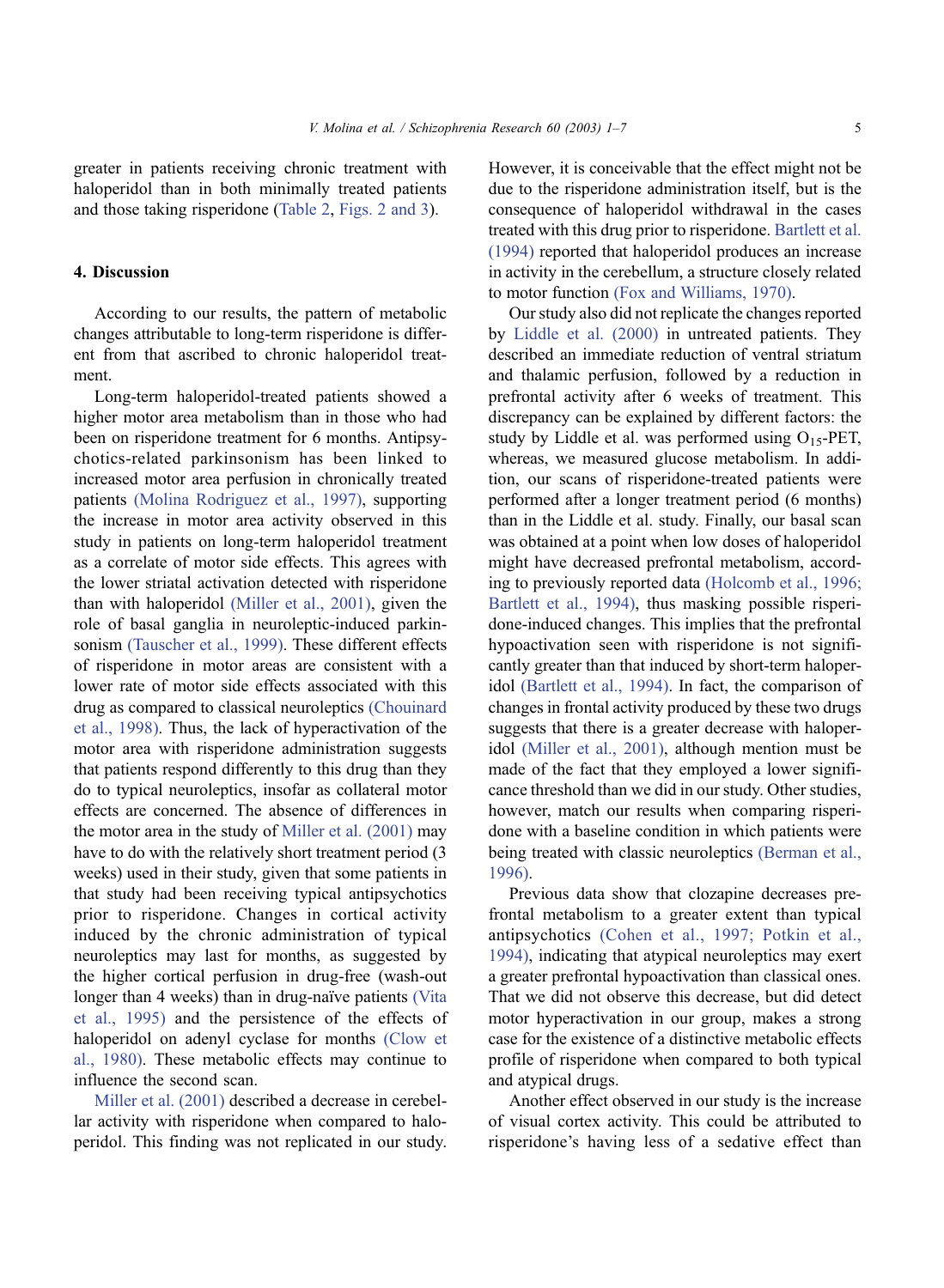<span id="page-5-0"></span>haloperidol. However, a study performed with neuroleptic-naïve patients at rest found visual area hypoactivity (Andreasen et al., 1997), thus making it conceivable that treatment with risperidone corrects a preexisting functional deficit. Moreover, abnormalities of the visual processing have been shown in schizophrenia using evoked potentials ([Javitt et al., 1993\)](#page-6-0) or single-photon emission tomography ([Lewis et al.,](#page-6-0) 1992). This deficit may be related to thalamic alterations consistently described in schizophrenia (Andreasen et al., 1994; Buchsbaum et al., 1996; Pakkenberg, 1992; Young et al., 2000). These thalamic alterations might show a greater effect on the cortex where the thalamus has divergent, excitatory projections [\(Steriade et al., 1997\).](#page-6-0)

The deficient visual cortex activation at rest may also relate to the observed increase in activity of the right insula, since this structure also receives excitatory afferences from the thalamus [\(Mufson and Mesulam,](#page-6-0) 1984). As in the case of visual area, insular hypoactivity has also been reported in medication-free patients [\(Kim et al., 2000\).](#page-6-0)

On the other hand, hypoactivation of the visual area was also evident after ketamine administration [\(Lahti](#page-6-0) et al., 1995), which may help to explain our findings, given the relevance that a hypofunction of the Nmethyl-D-aspartate receptors may have in schizophrenia [\(Tamminga, 1999\).](#page-6-0)

The main limitation of our study is the relatively small sample size. Nevertheless, the paired intrasubject design has higher statistical power than transversal studies. Another limitation may derive from the initial administration of low doses of haloperidol, instead of studying strictly neuroleptic-naïve patients. This latter approach also presents important drawbacks, since many patients cannot undergo the imaging procedures without a minimum of treatment. Excluding these patients could produce an uncontrolled bias in the results.

In summary, our results suggest that the metabolic effects of risperidone show a different profile as compared to typical neuroleptics.

### Acknowledgements

The authors thank Dr. M.A. Pozo and Dr. A. Maldonado from the Centro PET Complutense (Madrid) for their advising and collaboration performing the PET scans. This work has been partially supported by grants from: Comunidad de Madrid (III PRICIT), Fundación La Caixa (99/042-00), TIC 99-1085 and FIS (00/0036).

#### References

- Andreasen, N.C., 1996. PET and the [15O]H<sub>2</sub>O technique: Part 2. Choosing a significance threshold. Am. J. Psychiatry 153, 6.
- Andreasen, N.C., Arndt, S., Swayze II, V., Cizadlo, T., Flaum, M., O'Leary, D., Ehrhardt, J.C. 1994. Thalamic abnormalities in schizophrenia visualized through magnetic resonance image averaging. Science 266, 294 – 298.
- Andreasen, N.C., O'Leary, D.S., Flaum, M., Nopoulos, P., Watkins, G.L., Boles Ponto, L.L., Hichwa, R.D., 1997. Hypofrontality in schizophrenia: distributed dysfunctional circuits in neurolepticnaïve patients. Lancet 349, 1730 – 1734.
- Bartlett, E.J., Brodie, J.D., Simkowitz, P., Dewey, S.L., Rusinek, H., Wolf, A.P., Fowler, J.S., 1994. Effects of haloperidol challenge on regional cerebral glucose utilization in normal human subjects. Am. J. Psychiatry 151, 681-686.
- Berman, I., Merson, A., Sison, C., Allan, E., Schaefer, C., Loberboym, M., Losonczy, M.F., 1996. Regional cerebral blood flow changes associated with risperidone treatment in elderly schizophrenia patients: a pilot study. Psychopharmacol. Bull. 32,  $95 - 100.$
- Breier, A.F., Malhotra, A.K., Su, T.P., Pinals, D.A., Elman, I., Adler, C.M., Lafargue, R.T., 1999. Clozapine and risperidone in chronic schizophrenia: effects on symptoms, parkinsonian side effects, and neuroendocrine response. Am. J. Psychiatry 156, 294 – 298.
- Buchsbaum, M.S., Wu, J.C., DeLisi, L.E., Holcomb, H.H., Hazlett, E., Cooper Langston, K., Kessler, R., 1987. Positron emission tomography studies of basal ganglia and somatosensory cortex neuroleptic drug effects: differences between normal controls and schizophrenic patients. Biol. Psychiatry 22, 479 – 494.
- Buchsbaum, M.S., Someya, T., Teng, C.Y., Abel, L., Chin, S., Najafi, A., Haier, R.J., 1996. PET and MRI of the thalamus in never-medicated patients with schizophrenia. Am. J. Psychiatry 153, 191 – 199.
- Chouinard, G., Kopala, L., Labelle, A., Beauclair, L., Johnson, S.V., Singh, K.I. The RIS-CAN-3 study group, 1998. Phase-IV multicentre clinical study of risperidone in the treatment of outpatients with schizophrenia. Can. J. Psychiatry 43, 1018-1025.
- Clow, A., Theodorou, A., Jenner, P., Marsden, C.D., 1980. Cerebral dopamine function in rats following withdrawal from one year of continuous neuroleptic administration. Eur. J. Pharmacol. 63,  $145 - 157$ .
- Cohen, R.M., Nordahl, T.E., Semple, W.E., Andreason, P., Litman, R.E., Pickar, D., 1997. The brain metabolic patterns of clozapine- and fluphenazine-treated patients with schizophrenia during a continuous performance task. Arch. Gen. Psychiatry 54,  $481 - 486$ .